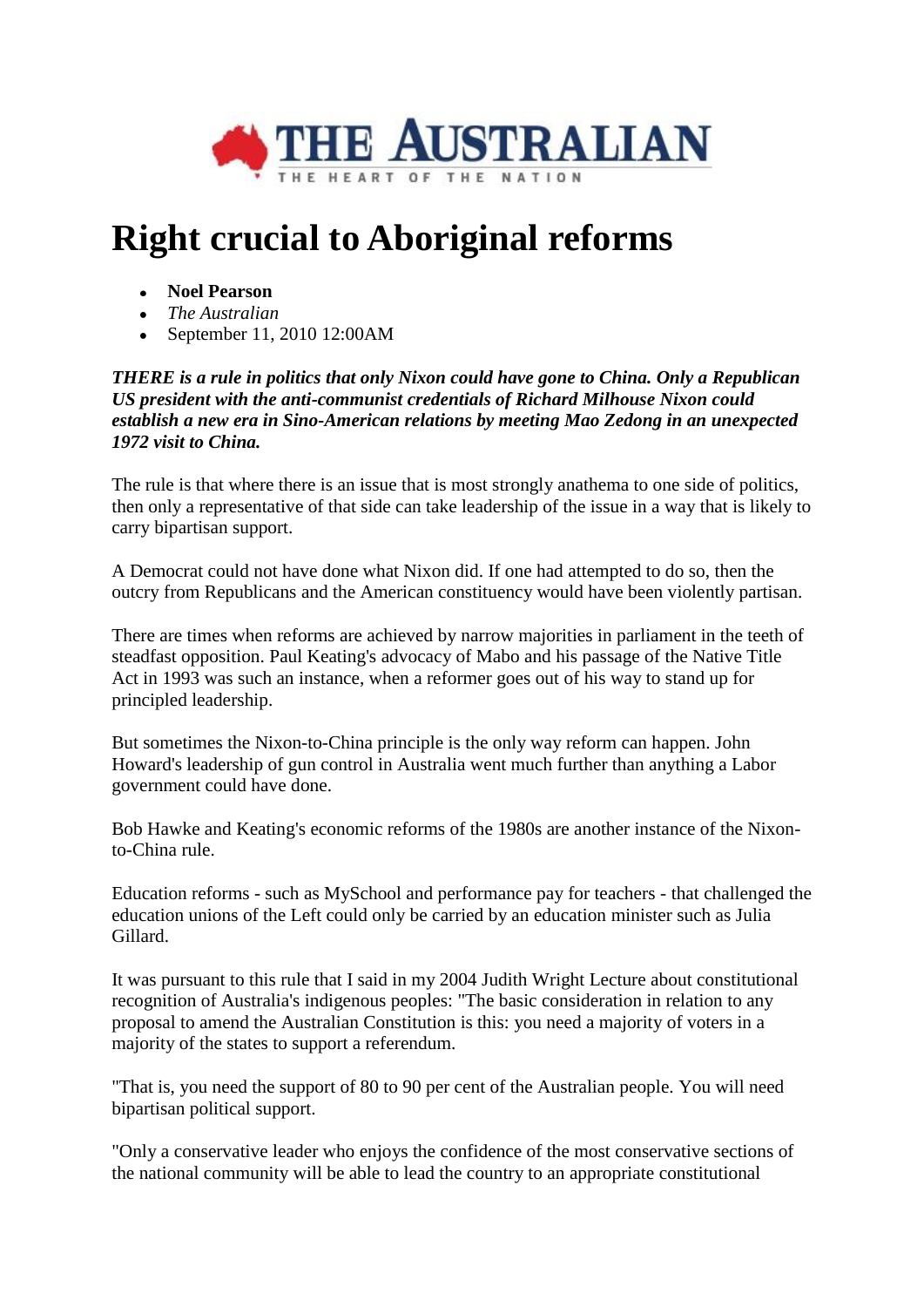resolution of indigenous issues. It will take a prime minister in the mould of Tony Abbott to lead the Australian nation to settle the 'unfinished business' between settler Australians and indigenous Australians."

I wrote this at a time when Abbott was fifth in the batting order of the liberal leadership.

My assessment to independent Rob Oakeshott that Abbott was "a once-in-a-generation conservative who could lead the way on reconciliation" was based on this analysis.

Oakeshott has a different analysis from my reading of Henry Kissinger and believes that the decisions he and Tony Windsor have made this week are right for their constituency and the country.

During the next 10 months, neither of the main parties has a majority in the House of Representatives or the Senate. The recent parliamentary reforms mean that private members' bills will be given a fair chance.

Among the independents, in the Coalition, in the Labor Party and in the Greens, there are many MPs with a strong commitment to indigenous Australians. There is every chance for good policy based on personal conviction to be put to parliament, debated, judged on merit and transformed into law.

I understand that many indigenous people find it hard to accept that Australian conservatives can play a crucial role in the advancement of indigenous people's interests.

There is a legacy of resentment about the conservatives' previous policies.

I said towards the end of Howard's tenure that it would have been possible for indigenous people to have a dialogue with him. Whether or not indigenous people agree with this assessment is no longer important. The important thing is that the old tension between conservatives and indigenous people is now gone.

Bob Katter is a pioneer of the transformation of the Right. He was a member of Joh Bjelke-Petersen's Queensland government with which Aboriginal people had so many bitter disputes. But Katter initiated the very reforms in land title and housing that we are pursuing today. Katter was 25 years ahead of his time.

In recent weeks Katter has been driven by conviction and passion, having taken the unique step of elevating indigenous policy to the top of his list of political priorities. It was a great moment when Katter said at his press conference on that chaotic Tuesday that "indigenous affairs was a very burning question for me".

"My reputation and my history was staked upon what happened there and I'm not going to walk away from it."

Abbott himself is a representative of this new political Right.

Other indigenous Australians may disagree with many of the policies of Katter, Abbott and other non-Left politicians. But it's fair to say that the paternalism, resistance to indigenous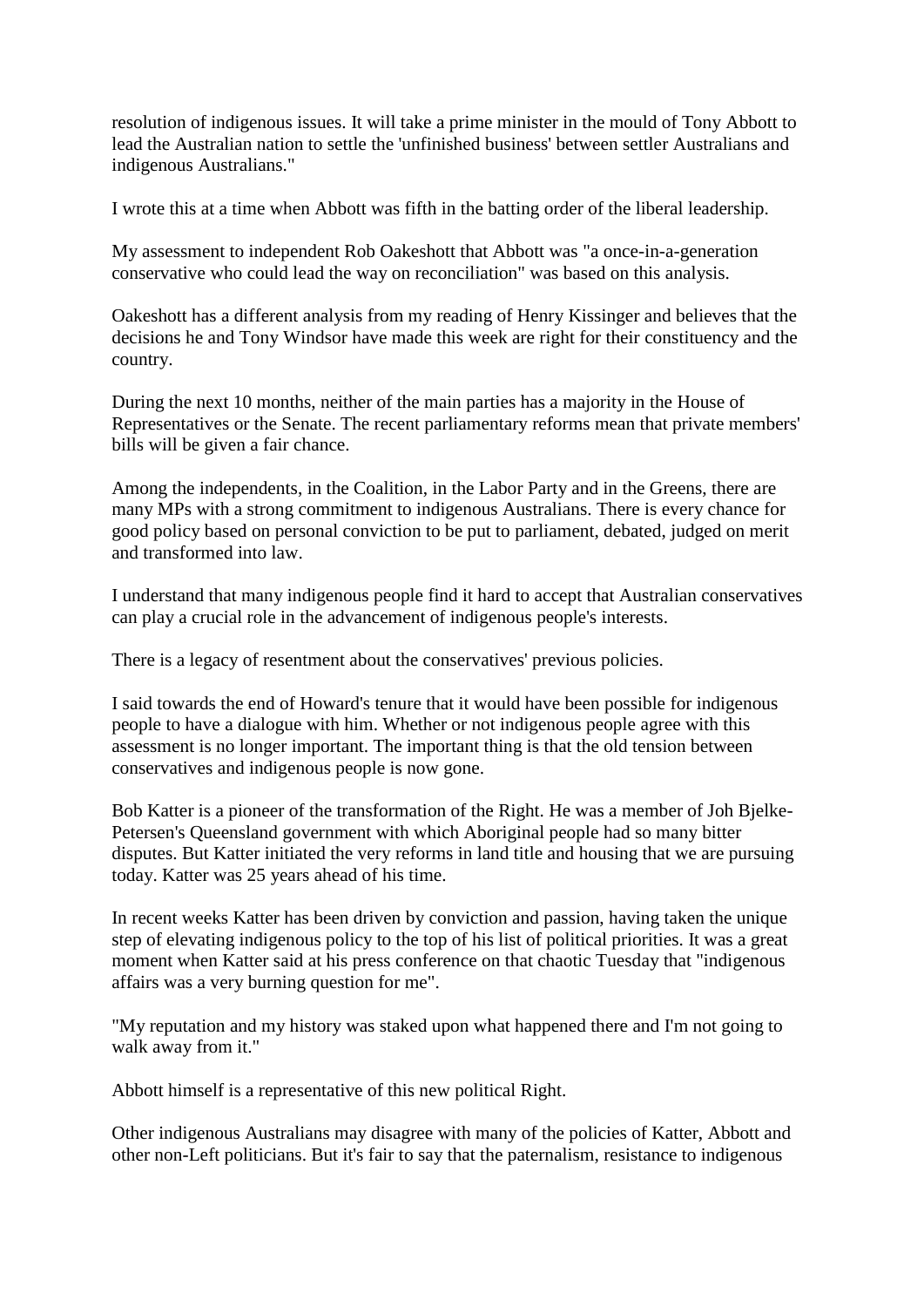land ownership and power that characterised the old Right (and much of old Labor) is no longer relevant.

In my message to Oakeshott I made my case why engagement with Abbott is a real opportunity.

I said to him that most of the progress has been carried by the Left side of politics and without the Left's championing of Aboriginal title to land we would still be completely dispossessed.

The picture is, however, more complex than that.

There are junctures in history where conservatives have a role to play in the advancement of Aboriginal people.

Many people are familiar only with our social and economic policies in Cape York Peninsula. It was a calculated risk we took a decade ago when we called our program "welfare reform".

The risk was that our policies would be thought to be narrowly aimed at Aboriginal people's welfare payments.

However, we thought it was necessary to make clear to the Left that without a change in the passive welfare economy there would be no improvement.

Abbott understood at an early stage that our argument was that Aboriginal disadvantage is not different to disadvantage in the non-indigenous mainstream, but is an extreme case of the effects of passive welfare and substance abuse epidemics.

Our model for progress in Cape York is the staircase model. The stairs are built on a foundation of social norms, which we are rebuilding in our communities.

Second, the structures underpinning the stairs are investment in capabilities: government investments in health, education and infrastructure.

Third, incentives and their rational alignment shape the stairs that individuals need to climb. This is a simple point that has hitherto been obscured in thinking on social justice: each rung on the stairs must be climbed by individual human beings.

The stairs are narrow and only allow individuals clutching their children to their breasts to ascend two by two. There is no mass elevator for entire communities.

There is a strong social democratic flavour to the staircase metaphor, but it is not surprising that socially responsible conservatives such as Abbott accept that government has a responsibility for opportunity.

On the other side of politics, Labor leaders have accepted some of the liberal and conservative elements of the staircase model.

Jenny Macklin has repeatedly referred to "rebuilding social norms" as a prerequisite of successful policy. So, in this policy area we have achieved an increased bipartisanship.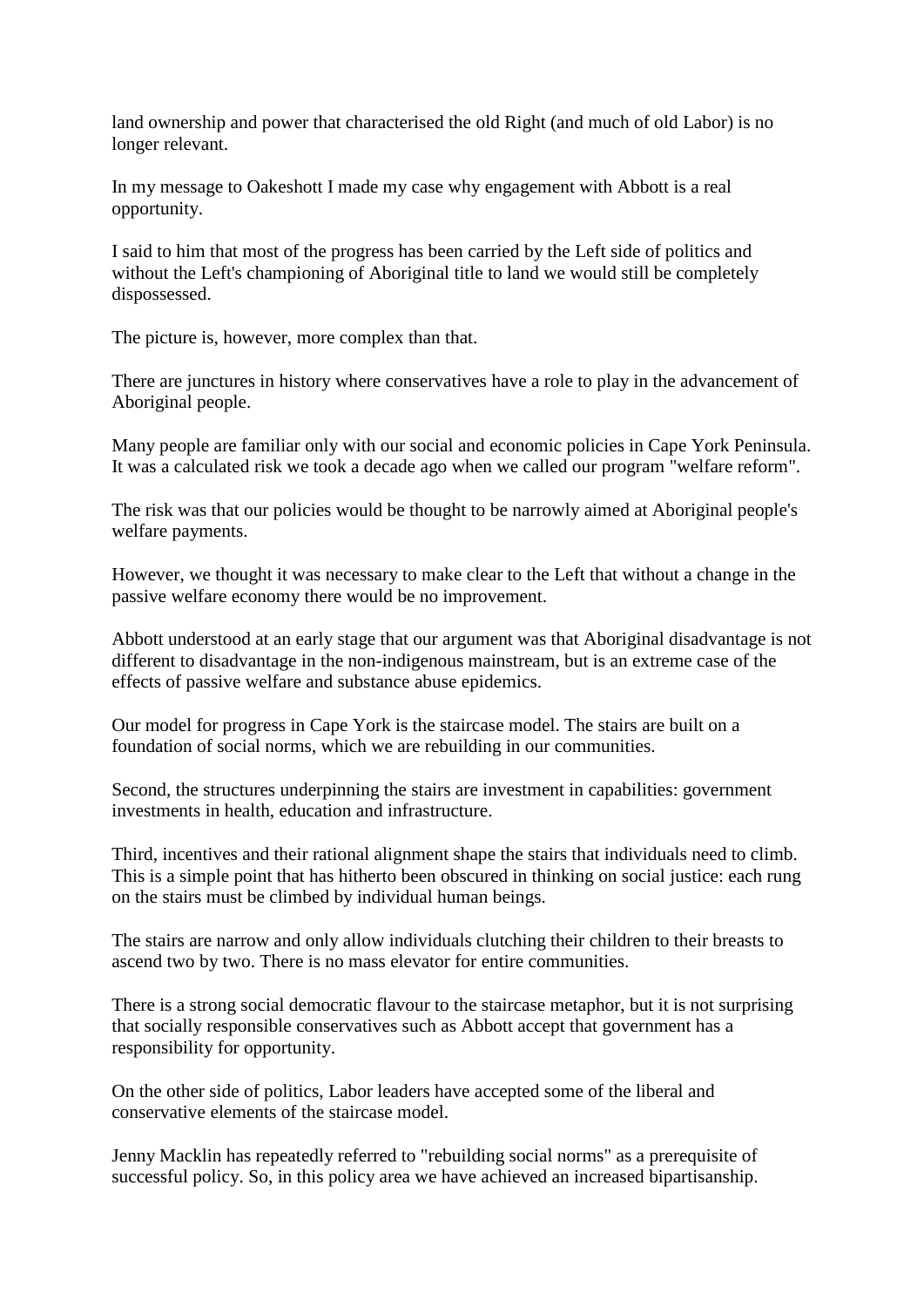Unfortunately the former Rudd government's Closing the Gap policy framework still betrayed a failure to understand the importance of individuals, families and communities taking charge of their lives.

Our call, consistent with Katter's longstanding policy approach, for private property titles on Aboriginal lands and ownership of homes, rather than public housing, was not heeded.

The same story can be told about employment reform under the former government: the Community Development Employment Projects, called work-for-the-dole reforms, simply resulted in shifting Aboriginal people from that program on to Newstart.

The other big question where we need to achieve bipartisanship is a national settlement between indigenous and non-indigenous Australians. Abbott's private member's bill to overturn the Queensland Wild Rivers legislation is one example of the fact that Aboriginal rights is not a clear-cut Left v Right issue, where the Right has no positive contribution to make.

It was heartbreaking to us that the Labor Queensland government made a deal with the Greens about a conservation regime that is being enforced without the consent of the traditional owners.

Abbott's bill would restore traditional owners' property rights that were infringed by the Wild Rivers legislation.

Katter included the restoration of our rights in his letter to Gillard and Abbott. Whichever side was going to form government, it was one of the most important issues for us in Cape York peninsula that the independents make sure that parliament overrides the discriminatory Queensland legislation.

Last year I wrote a Quarterly Essay explaining our education policies, which aim to make sure that all students in Cape York become fully numerate and literate in English, and receive high-quality secondary and tertiary education.

But I also wrote that for the sake of Australia's soul, contemporary forms of Australia's own indigenous languages and cultures must survive and develop.

The most encouraging reply to my essay came from Abbott. He wrote: "Pearson has the capacity to surprise both his backers and his critics. His call for a longer school day so that Aboriginal children can receive a sound general education is a challenge to the political Left. His bigger challenge, though, is reserved for the Right. Pearson wants the longer school day also to accommodate serious, sustained teaching in traditional Aboriginal culture and language.

"The challenge," Abbott continued, "for those who have been Pearson's philosophical fellow travellers up till now, is to accept that biculturalism, at least for Aboriginal people, is a worthy object of Australian government policy and is worth paying for [my emphasis]. Because it is unique to our country, support for Aboriginal culture is a responsibility of Australian government.